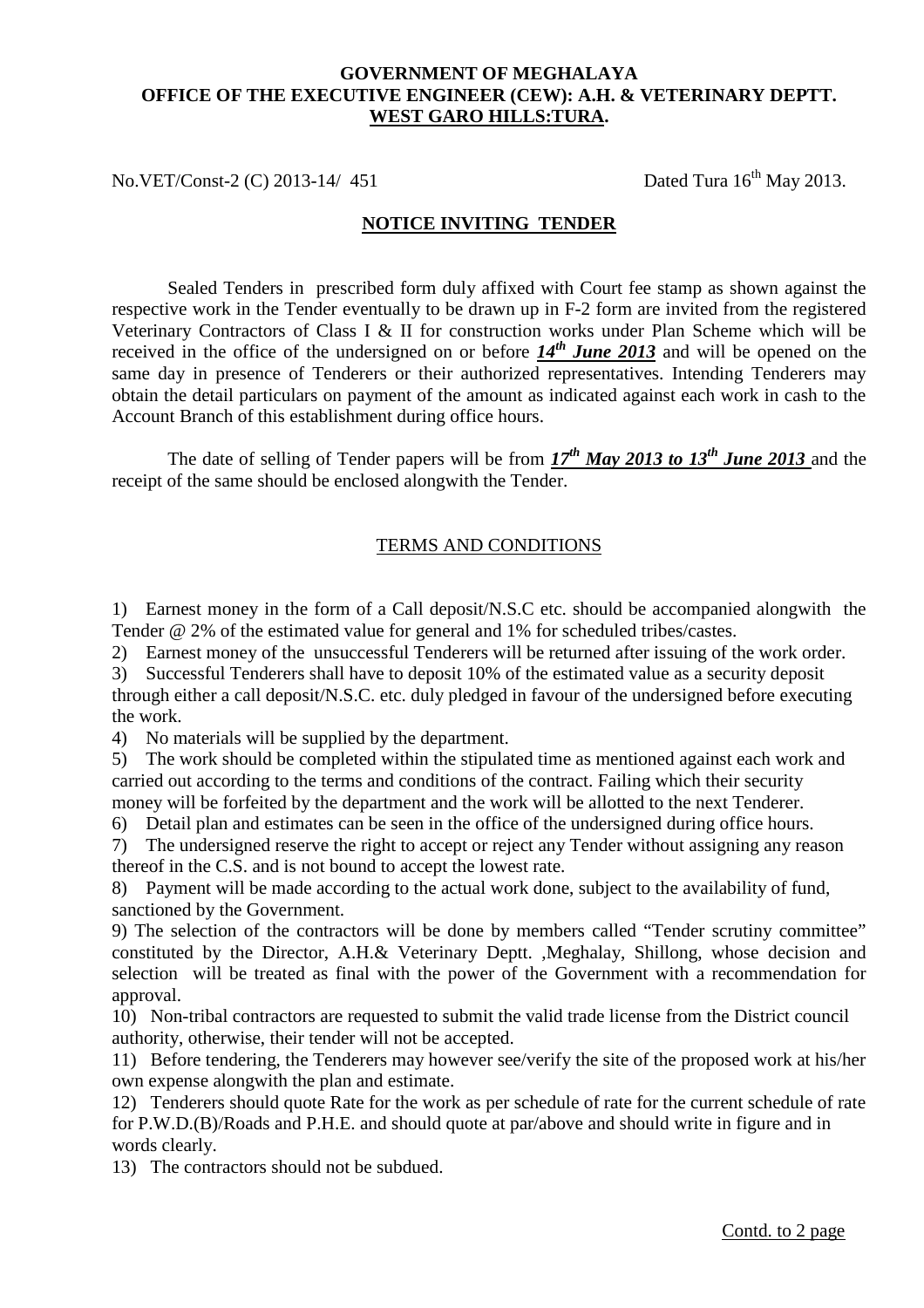14) Every page of the tender paper should be signed by the Tenderer and every correction in the rates and changes should bear the initial of the Tenderer before submission. The tender should be placed in a sealed cover with the name of the work written on the top of the envelope.

 15) If the successful Tenderer fail to deposit the security and sign the formal tender agreement on start of the work within 10(ten) days or within such longer period as stipulated in the order/work order, his/her earnest money or security furnished at the time of tender shall be forfeited by the Government.

 16) Canvassing in connection with the acceptance of the tender is strictly prohibited and is liable to disqualify the Tenderer without assigning and any reason thereof.

 17) Before handing over the work to the deptt. the contractor is to clear the premises and the surroundings to the satisfaction of the Junior Engineer/Assistant Engineer/Executive Engineer (CEW).

18) Separate Tender should be submitted for separate work.

 19) Attested copy of Schedule tribe/caste certificate, up-to-date Professional tax clearance certificate, Labour license certificate and Sales tax clearance certificate are to be enclosed alongwith the Tender.

 20) Attested copies of up-to-date Registration certificate as document for registration from the deptt. should be attached alongwith the Tender.

 21) Financial certificate from the Bank and Experience certificate from the competent authority/ not less than the rank of Executive Engineer, should be enclosed alongwith the Tender.

22) The department preserves the right to change or modify the specifications, if necessary.

 23) Royalty at the rate prevalent to any month/year during operations fixed by the Govt. of Meghalaya from time to time for collection of stones, gravels, and shingles and has to be paid by the contractor.

 24) Technical qualified and experienced persons will be approved by the Executive Engineer(CEW) shall have to be kept in site by the contractor to supervise the work.

 25) Aggregate for all concrete works should be of very hard stones, chips, granulates/crusher broken free from impurities and to qualify the whole profit before giving the Tender.

26) Value added Tax will be deducted from the bill as per Govt. circular.

 27) Contractors are requested to inspect the quarry where very hard black stone, chips ,crushed broken granulates broke are available for the whole profit before giving the Tender.

 28) All fitting/painting including Aluminium fittings, doors and windows etc. are to be approved by the Executive Engineer(CEW),A.H.& Vety. Deptt.,Tura.

 29) All concrete works/cement works are assigned with concrete strong strength of M150 concrete cube test for 7 days 20 days taken occasionally during mix for concrete works should quality the permissible limit as per I.S. code 516-1959 and I.S. code 456-1973,I.S.code 875-1964.

 30) Supplementary items of work will be done if desired by the Director/Executive Engineer(CEW) and the rate for extra item of work shall be arrived by analysis.

31) Mixer machine and Vibrator machine should be used while casting at their own cost.

 32) Tools and equipments available at the disposal of the contractor, alongwith the ownership documents or affidavit thereof, should be enclosed in case of work for class I catagory.

 33) Works allotted will only be started subject to the sanction from the Finance Deptt. if the same is not sanctioned then the Tender will automatically be cancelled.

34) Interested Tenderer, having valid Electrical license in his/her name, may be enclosed.

 35) Intending contractors, willing to cast their tender beyond the amount, limiting their class of registration, will have to submit overdraft alongwith the tender.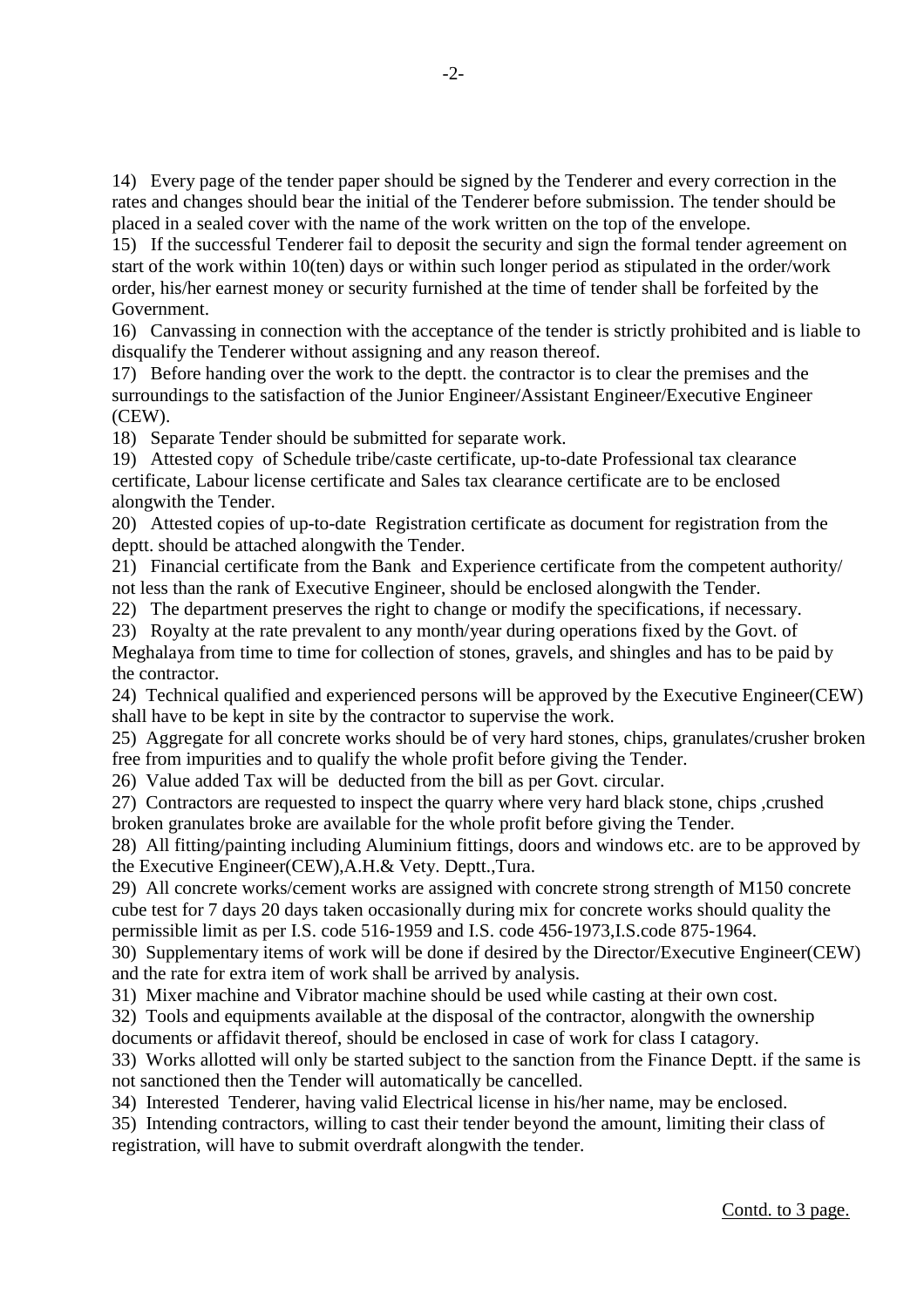| Sl.          | Name of work                                   | Estimated    | E. Money    |         |               | Court Cost of Classwise Time of |           |
|--------------|------------------------------------------------|--------------|-------------|---------|---------------|---------------------------------|-----------|
| No.          |                                                | Value        | ST/SC&OTHS  | Fee     |               | Ternder applicable              | Comp      |
| $\mathbf{1}$ | $\overline{c}$                                 | 3            | 4           | 5       | 6             | 7                               | 8         |
|              |                                                |              |             |         |               |                                 |           |
| 1.           | Construction of Cattle shed No.1 at            |              | 24,440/     |         |               |                                 |           |
|              | New Cattle Farm, Rongdoma                      | 24,44,000/-  | 48,880/-    | $400/-$ | $1000/-$      | Class-I                         | 6 Months. |
|              | (Gangdubi) North Garo Hills.                   |              |             |         |               |                                 |           |
| 2.           | Construction of Cattle shed No.2 at            |              | 24,440/     |         |               |                                 |           |
|              | New Cattle Farm, Rongdoma                      | 24,44,000/-  | 48,880/-    | 400/-   | $1000/-$      | Class-I                         | 6 Months. |
|              | (Gangdubi) North Garo Hills                    |              |             |         |               |                                 |           |
| 3.           | Construction of Cattle shed No.3 at            |              | 24,440/     |         |               |                                 |           |
|              | New Cattle Farm, Rongdoma                      | 24,44,000/-  | 48,880/-    | $400/-$ | $1000/-$      | Class-I                         | 6 Months. |
|              | (Gangdubi) North Garo Hills.                   |              |             |         |               |                                 |           |
| 4.           | Construction of Cattle shed No.4 at            |              | 24,440/     |         |               |                                 |           |
|              | New Cattle Farm, Rongdoma                      | 24,44,000/-  | 48,880/-    | $400/-$ | $1000/-$      | Class-I                         | 6 Months. |
|              | (Gangdubi) North Garo Hills.                   |              |             |         |               |                                 |           |
| 5.           | Construction of calf shed No.1 at              |              | $10,888/$ - |         |               |                                 |           |
|              | New Cattle Farm, Rongdoma,                     | 10,88,750/-  | $21,776/$ - | $300/-$ | $1000/-$      | Class-I                         | 6 Months. |
|              | (Gangdubi) North Garo Hills.                   |              |             |         |               |                                 |           |
| 6.           | Construction of calf shed No.2 at              |              | 10,888/-    |         |               |                                 |           |
|              | New Cattle Farm, Rongdoma,                     | 10,88,750/-  | 21,776/     | $300/-$ | $1000/-$      | Class-I                         | 6 Months. |
|              | (Gangdubi) North Garo Hills.                   |              |             |         |               |                                 |           |
| 7.           | Construction of calf shed No.3 at              |              | $10,888/$ - |         |               |                                 |           |
|              | New Cattle Farm, Rongdoma,                     | 10,88,750/-  | 21,776/-    | $300/-$ | $1000/-$      | Class-I                         | 6 Months. |
|              | (Gangdubi) North Garo Hills.                   |              |             |         |               |                                 |           |
| 8.           | <b>Construction of Segregation Shed</b>        |              | 9,316/      |         |               |                                 |           |
|              | at New Cattle Farm, Rongdoma,                  | 9,31,580/-   | $18,632/-$  | $300/-$ | $500/-$       | Class-I                         | 5 Months. |
|              | (Gangdubi) North Garo Hills.                   |              |             |         |               |                                 |           |
| 9.           | Construction of Office building at             |              | $17,268/$ - |         |               |                                 |           |
|              | New Cattle Farm, Rongdoma,                     | 17,26,725/-  | 34,536/-    | $400/-$ | $1000/-$      | Class-I                         | 6 Months. |
|              | (Gangdubi) North Garo Hills.                   |              |             |         |               |                                 |           |
|              | 10. Construction of Godown at New              |              | $6,782/-$   |         |               |                                 |           |
|              | Cattle Farm, Rongdoma, (Gang-                  | $6,78,180/-$ | 13,564/-    | $300/-$ | $500/-$       | $Class-1$                       | 5 Months. |
|              | Dubi). North Garo Hills.                       |              |             |         |               |                                 |           |
|              | 11. Construction of c.c. footpath inter-       |              | 3,524/      |         |               |                                 |           |
|              | Connecting Cattle sheds at New                 | $3,52,390/-$ | $7,048/-$   |         | $200/- 150/-$ | Class-I 3 Months.               |           |
|              | Cattle Farm, Rongdoma, (Gangdubi).             |              |             |         |               |                                 |           |
|              | 12. Construction of type III qtr. for Farm     |              | 15,324/     |         |               |                                 |           |
|              | Manager at New Cattle Farm, Rong- 15,32,370/-  |              | $30,648/-$  | $400/-$ |               | 1000/- Class-I 6 Months.        |           |
|              | doma (Gangdubi) North Garo Hills.              |              |             |         |               |                                 |           |
|              | 13. Construction of type V qr. for SVFA at     |              | 9,492/      |         |               |                                 |           |
|              | New Cattle Farm, Rongdoma,                     | 9,49,200/-   | 18,984/-    | $300/-$ |               | $500/-$ Class-I                 | 5 Months. |
|              | (Gangdubi) North Garo Hills                    |              |             |         |               |                                 |           |
|              |                                                |              |             |         |               |                                 |           |
|              | 14. Construction of type V qr. for VFA at      |              | 9,492/      |         |               |                                 |           |
|              | New Cattle Farm, Rongdoma,                     | $9,49,200/-$ | 18,984/-    | $300/-$ | 500/-         | Class-I                         | 5 Months. |
|              | (Gangdubi) North Garo Hills                    |              |             |         |               |                                 |           |
|              | 15. Construction of Labour barrack No.1        |              | 18,112/     |         |               |                                 |           |
|              | 3(units) at New Cattle Farm, Rong- 18,11,160/- |              | 36,224/     | $400/-$ |               | 1000/- Class-I 6 Months.        |           |
|              | doma (Gangdubi) North Garo Hills.              |              |             |         |               |                                 |           |